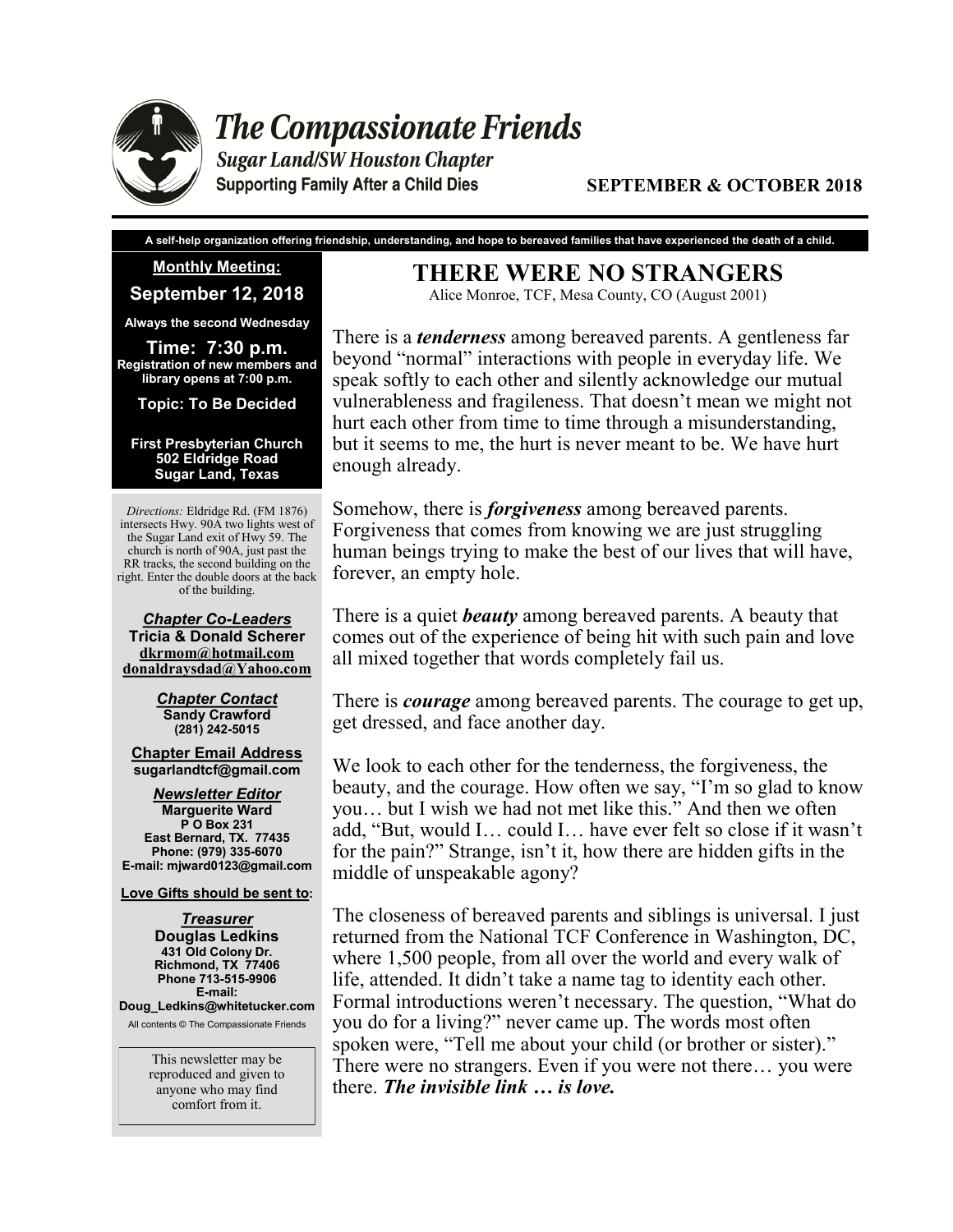



If it's your child's birthday month, we invite you to come to our monthly meeting and share their story! (Even if you don't come to meetings regularly, we would love to meet you and honor your child.)

Birthdays hold treasured memories and are especially difficult for surviving parents and siblings; TCF offers a wonderful venue to honor and celebrate the precious life-story of your loved one. Taking a few minutes to share a picture, memento, award or even their favorite toy is a gentle reminder to all that love continues and grows with each passing year.

A special Birthday Table is available to display your pictures and special keepsakes. If you wish, you may also bring in your child's favorite snack to share...or even a birthday cake!

### **Button Making Machine**

A button making machine has been given to our chapter in loving memory of Brandi Ward. It is available for anyone who wishes to have a picture button made of their child. If you would like to have a button made, please contact Marguerite Ward at 979-335-6070 or by email at mjward0123@gmail.com

**The mission of the Compassionate Friends is to assist families toward the positive resolution of grief following the death of a child of any age and to provide information to help others be supportive. We are grateful for the faithfulness of parents, grandparents and friends who remember beloved children with love gifts. Our chapter is operated entirely by volunteers** 

**dedicated to furthering the work of TCF.** 

**Your voluntary tax deductible donations honor your loved one(s) in a meaningful way by enabling us to offer resources, such as this newsletter, books, brochures and special programs to bereaved families in our area. 100% of the funds are used for this outreach. Donations, along with the name of the person being honored may be sent to our chapter's treasurer. You may also contribute by linking to the Kroger's Share Card (enrollment letter available). If you have any questions, please contact our chapter treasurer:** 

**Douglas Ledkins, 431 Old Colony Dr. Richmond, TX 77406 (713) 515-9906 Doug\_Ledkins@whitetucker.com**

| <b>Birthday</b> | <b>Child's Name</b> | <b>Parents/Family/Friend</b> |
|-----------------|---------------------|------------------------------|
|                 |                     |                              |
|                 |                     |                              |
|                 |                     |                              |
|                 |                     |                              |
|                 |                     |                              |
|                 |                     |                              |

# Personal information has been deleted

# from the internet version of this **Newsletter**

*Realize that getting better does not mean that you didn't love your loved one enough. Nor does it mean that you will forget him or her. When and how you begin recovery, and what your recovery is like, are up to you.*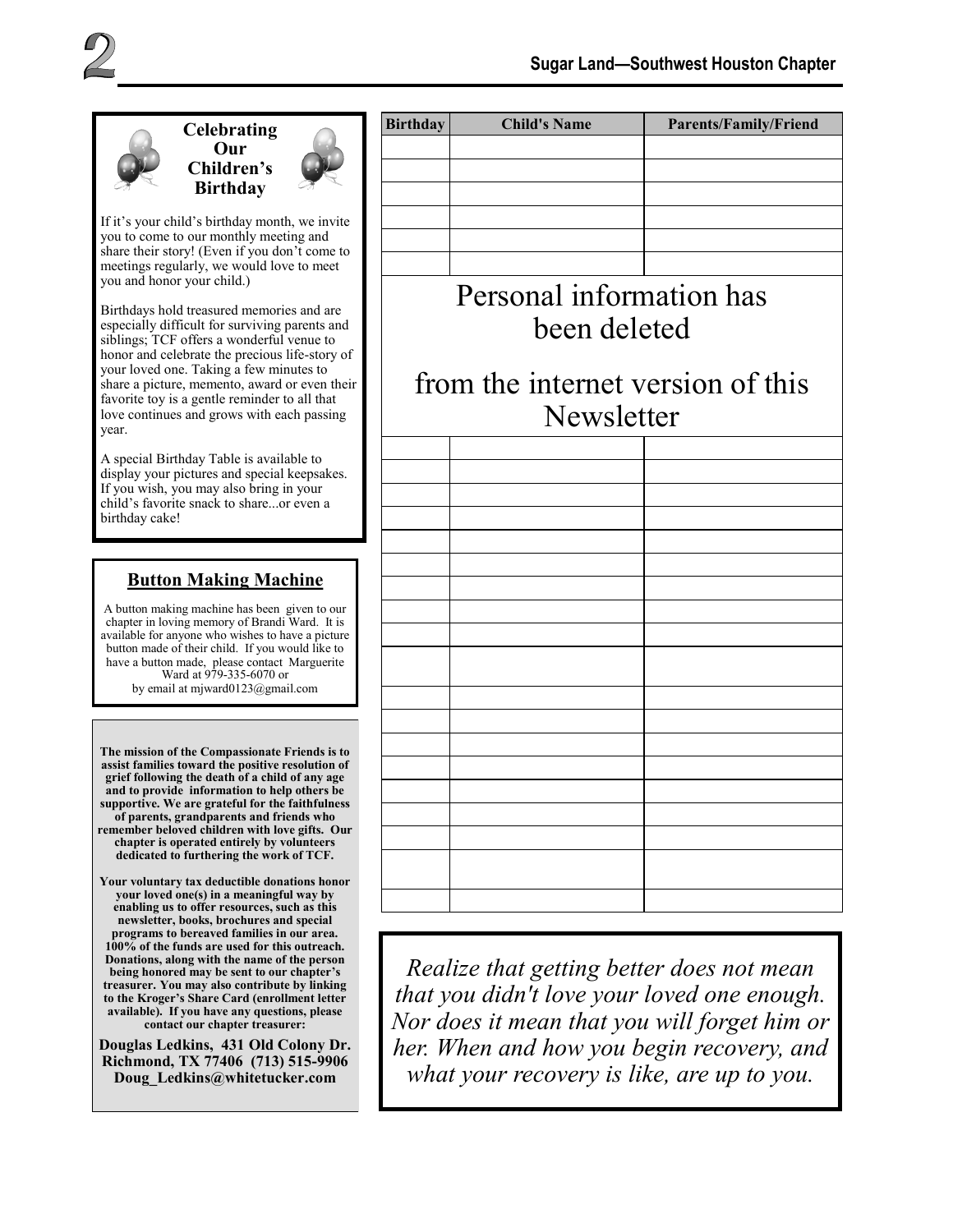We extend a warm welcome to those who attended their first TCF meeting or received their first newsletter last month. We deeply regret the circumstances that brought you to our TCF Chapter. The Compassionate Friends is a mutual assistance, not for profit, self-help organization that offers support and understanding to families who have experienced the death of a child. You are cordially invited to attend our monthly meeting (always the second Wednesday of the month).

Meetings are open to everyone and free of charge. The purpose of our support group is not to focus on the cause of the death or the age of the child. It is instead a place to focus on being a bereaved parent, along with feelings and issues that evolve around the death experience of a child. You are free to talk, cry or sit in silence, we respect the individuality of mourning. Comments shared in the meetings remain confidential.

## **To Our New Members**

Coming to your first meeting is the hardest thing to do. But, you have nothing to lose and much to gain. Try not to judge your first meeting as to whether or not TCF will work for you. It may be the second or third meeting before you find the right person—or just the right words spoken that will help you in your grief work.

## **To Our Old Members**

We need your encouragement and support. You are the string that ties our group together and the glue that makes it stick. Each meeting we have new parents. Think back—what would it have been like for you if there had not been any "oldies" to welcome you, share your grief and encourage you? It was from them you heard, "Your pain will not always be this bad; it really does get softer."

Lovingly Lifted from TCF –Tyler Texas Newsletter

### *National Headquarters*

P.O. Box 3696 Oak Brook, IL 60522-3696 Phone: toll free (877) 969-0010 Fax: (630) 990-0246 E-mail: Nationaloffice@compassionatefriends.org

*National Website:*  www.compassionatefriends.org

> *Chapter Webmaster* Tricia Scherer

*Sugar Land-SW Chapter Website:* www.sugarlandtcf.org

> *\*\*Regional Coordinator* Annette Mennen Baldwin

19702 San Gabriel Drive Houston, TX 77084 281-578-9118 Email: [amennenbaldwin@hotmail.com](mailto:Emaamennenbaldwin@hotmail.com)

# **LOVE SHARES**

**In Memory of** Given by

Personal Information has been deleted from the internet version of this Newsletter.



Consider giving a Love Share in your child's memory. Help us continue our mission to help grieving parents. All Love Shares are tax deductible and can be sent to our Chapter Treasurer:

> **Douglas Ledkins, 431 Old Colony Dr. Richmond, TX 77406 (713) 515-9906 Doug\_Ledkins@whitetucker.com**

# **One More Day…..**

Last night I had a crazy dream A wish was granted just for me - It could be for anything. I didn't ask for money Or a mansion in Malibu I simply wished for one more day with you. One more day, one more time One more sunset, maybe I'd be satisfied - But then again, I know what it would do - Leave me wishing still for one more day with you.

- Diamond Rio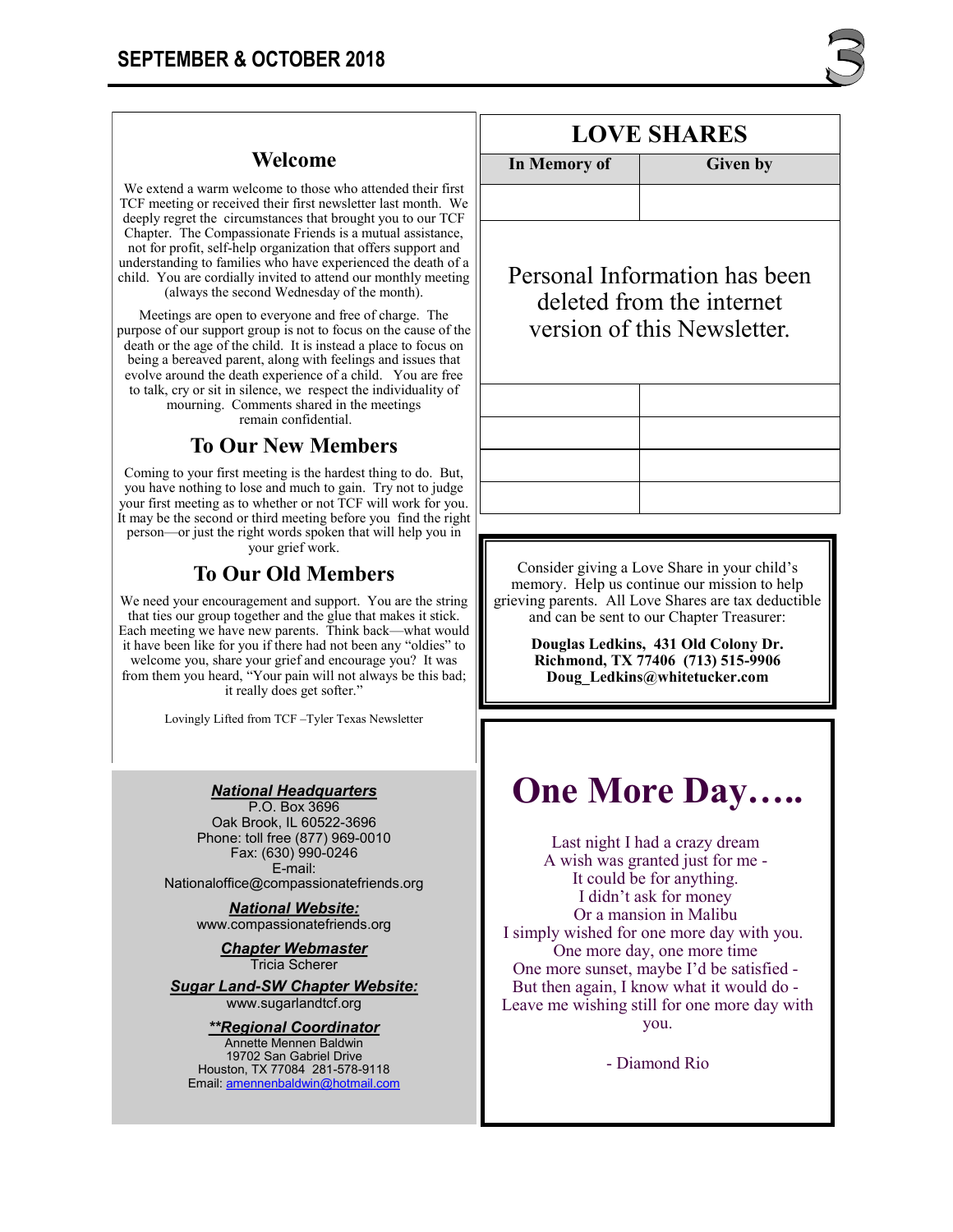| Our Children Remembered On Their Angel Day |                     | <b>SPONSOR A NEWSLETTER IN</b><br><b>MEMORY OF YOUR CHILD.</b>                                                                                                                                                                                                          |                                                                                                                                                                                                                                                                                                                                                                                                                                                                                                                          |
|--------------------------------------------|---------------------|-------------------------------------------------------------------------------------------------------------------------------------------------------------------------------------------------------------------------------------------------------------------------|--------------------------------------------------------------------------------------------------------------------------------------------------------------------------------------------------------------------------------------------------------------------------------------------------------------------------------------------------------------------------------------------------------------------------------------------------------------------------------------------------------------------------|
| Day of<br><b>Passing</b>                   | <b>Child's Name</b> | <b>Parents/Family/Friend</b>                                                                                                                                                                                                                                            | We are now offering members an<br>opportunity to sponsor the publishing of a<br>newsletter in memory of their child. By<br>offering sponsorships, not only does it<br>help defray the costs but it is also a won-<br>derful way to honor your child.<br>See prices below:                                                                                                                                                                                                                                                |
| Personal information has                   | been deleted        | Full page spread-\$200<br>Half page spread-\$100<br>Quarter page spread-\$50<br>Small Picture with Name/Dates -\$25<br>If you are interested in one of the sponsor-<br>ships above, please contact Marguerite<br>Ward at mjward@elc.net or call her at<br>979-335-6070. |                                                                                                                                                                                                                                                                                                                                                                                                                                                                                                                          |
| from the internet version of this          |                     |                                                                                                                                                                                                                                                                         |                                                                                                                                                                                                                                                                                                                                                                                                                                                                                                                          |
|                                            | Newsletter          |                                                                                                                                                                                                                                                                         |                                                                                                                                                                                                                                                                                                                                                                                                                                                                                                                          |
|                                            |                     |                                                                                                                                                                                                                                                                         | <b>Meeting Dates and</b><br><b>Discussion Topics*</b>                                                                                                                                                                                                                                                                                                                                                                                                                                                                    |
|                                            |                     |                                                                                                                                                                                                                                                                         | Sept. 12, 2018—To be decided                                                                                                                                                                                                                                                                                                                                                                                                                                                                                             |
|                                            |                     |                                                                                                                                                                                                                                                                         | October 10, 2018-To be decided                                                                                                                                                                                                                                                                                                                                                                                                                                                                                           |
|                                            |                     |                                                                                                                                                                                                                                                                         | (We do not always stay on the topic offered for our<br>meetings. We are here to discuss whatever you need<br>to discuss to help on your grief journey.)                                                                                                                                                                                                                                                                                                                                                                  |
|                                            |                     |                                                                                                                                                                                                                                                                         |                                                                                                                                                                                                                                                                                                                                                                                                                                                                                                                          |
|                                            |                     |                                                                                                                                                                                                                                                                         | <b>My Life</b><br>By Jane Schindler Anne<br>Arundel County/BPUSA                                                                                                                                                                                                                                                                                                                                                                                                                                                         |
|                                            |                     |                                                                                                                                                                                                                                                                         | This is my life. This is not the life I<br>envisioned, nor the life I wanted. But,<br>nonetheless, it is my life and I am<br>living it. Does living it mean I love<br>you any less or have somehow<br>forgotten? No, living it means I have<br>made the choice to come out of the<br>darkness. I knew I couldn't stay in the<br>darkness forever and I knew you<br>would not want me there.<br>So whenever I find myself in the<br>light, living my life, I am reminded of<br>you and all that you would want for<br>me. |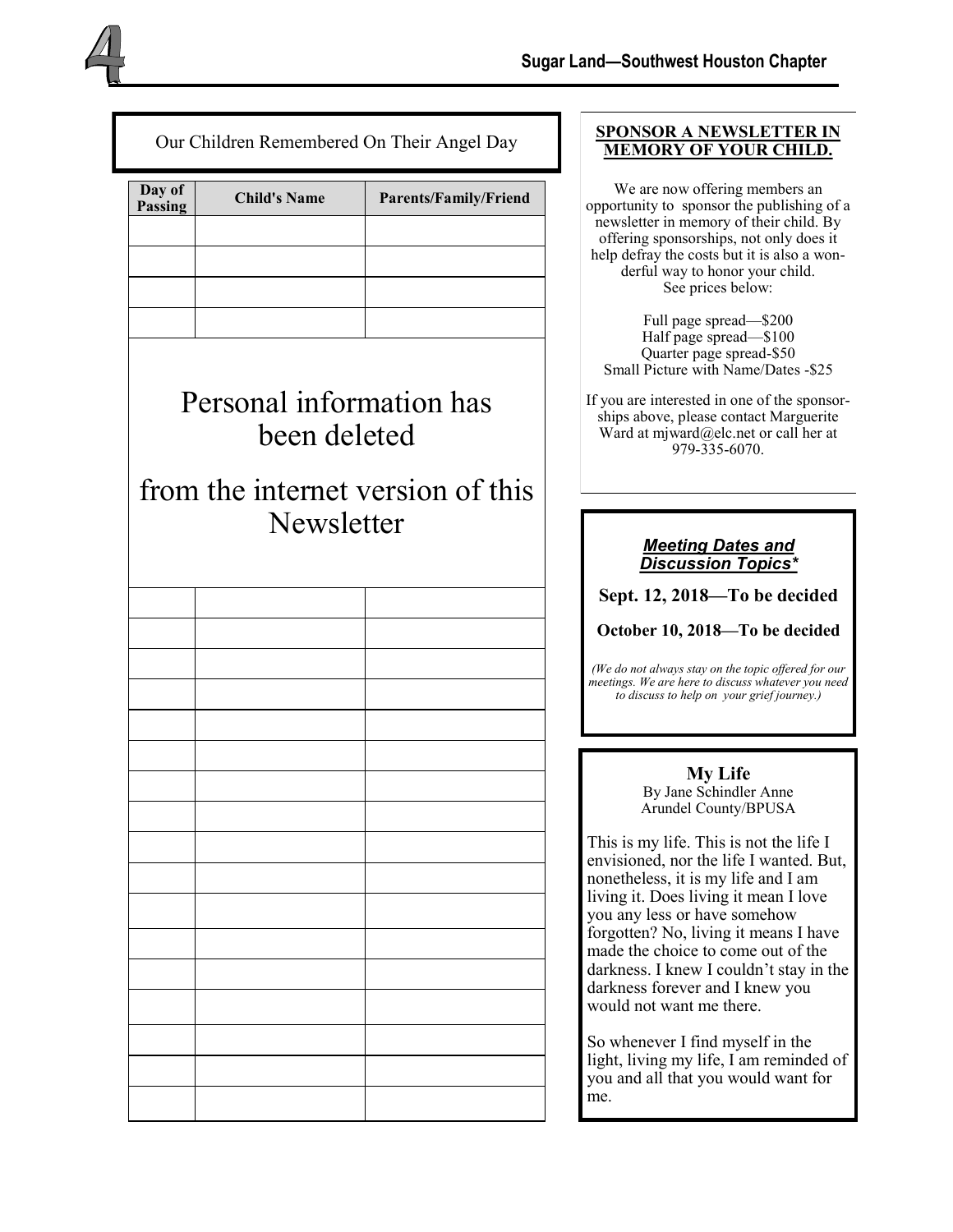

### **COPING WITH OCTOBER**

Tracy Stackhouse, BP/USA, Central Arkansas

The coming of autumn with the beautiful colors of the leaves and their falling will bring different emotions to different families. Maybe you family had a tradition of driving through particularly scenic areas. Maybe the child you lost was the one who raked the leaves. Perhaps all of this will simply be a reminder that winter and a barren landscape are coming.

Halloween is a favorite holiday for most children, but it can be hard for bereaved parents. This formerly innocent holiday, the yards decorated as graveyards with markers and ghosts and skeletons, the stores of unhappy spirits that must walk the earth, all have a completely different impact on us now.

Many of us have opened the door to give out treats and been faced with a costume so similar to one our child wore for a Halloween past that either we really want to pull aside the mask to see the face behind or we want to dream that this was one last visit from our precious child.

Some parents have surviving children who still want to join in the fun – and, oh, how hard it is to "trick or treat" when you feel the victim of the ultimate "trick".

Stop and think – What can you do differently? For autumn and its beauties and chores, what routines can you change? Hire someone or ask a friend who has been offering to help and asking for specific tasks. Maybe you could do it together. For Halloween, take surviving children to a carnival (many schools and churches sponsor these). Or, if a carnival was an every year event, go to the zoo or go doorto-door this year. If you don't have surviving children wanting to celebrate, maybe you can leave your house dark and go to a movie and skip the holiday. In any event, planning ahead will help you get through a difficult time.

**My Gifts From Amy**  Suzanne Owens, TCF, W. Columbia, SC

I recently experienced the one year anniversary of my precious daughter Amy's death, a day that we as parents never want to happen. I was distressed as it really sank in that this was real and very final. Last year at this time I had been in such a state of shock that now , looking back, I began to realize the daze I was in for several months. This year I was in no such daze – the pain was all too real.

What could I do with this day? How could I make it through? In my pain I remembered one of the first things I had said when Amy died. I had expressed thankfulness for all the things she had taught me by being in my life. As I thought of this now , I began to write down all the many things. Soon I found I was taking my list a step further and listing all the things I had learned since Amy's death. I began to see my list as a list of gifts from Amy.

Before Amy's death I had thought of myself as a religious person, going to church, believing in God, even knowing several Bible verses by heart. I was wrong. I have only now begun to see the difference in religious and spiritual. Only now , after Amy's death, have I embarked on my very own spiritual path. What greater gift could my child have left me!

I took my list and put it in a box, wrapped it up and tied it with a bow. I put the box in my closet. This time next year I will open the box and celebrate all the wonderful gifts my daughter has given me. And I'm sure I will add more as the years go by.

It takes strength to make your way through grief, to grab hold of life and let it pull you forward.

Patti Davis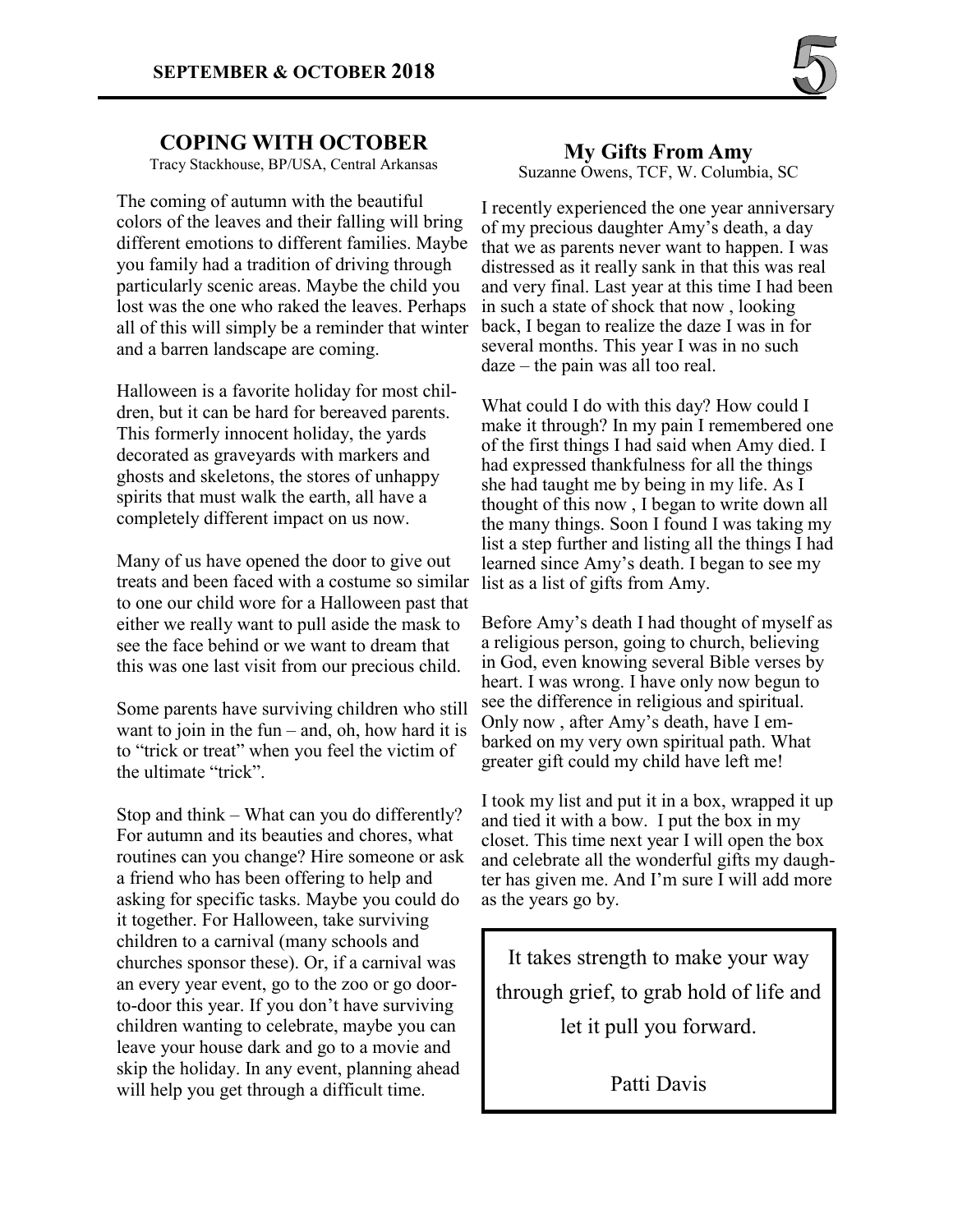## **Shards of Grief Linger after Murder**

On a dreary night in December, a knock came at our door with news that would forever alter our lives. The news was that Anne, our only daughter, had been kidnapped and brutally murdered by persons or a person unknown. The shock, disbelief, anguish and anxieties over the next several months, a small piece of the grieving process, were extraordinary, and I have often wondered how we survived.

There was the extreme rage at the person who was responsible for taking Anne's life for no reason except for the pure pleasure of destroying good. But we survived.

There was the awful anger against the legal system for being so callous and insensitive to the needs of the family and friends. The wounds from Anne's death were already deep and unhealing, but listening to and reading about the insinuations and innuendoes by the lawyers made the wounds grow deeper and deeper. The impression was given the family must endure punishment for allowing our daughter to be in the wrong place. This caused a feeling of guilt. But we survived.

There was the fear that Anne would become just another statistic, and the person responsible would go unpunished. Now the fear exists that the person will be released from prison to repeat his acts of violence. I am afraid that fears are addictive and one replaces another. Perhaps the worst fear is, when your faith in God is at its lowest ebb, that you will never be able to respond to normal stimuli again and regain all that faith. All the fears are real; but so far we have survived.

These, I suppose, are normal reactions as the result of a violent act. I believe these anxieties delay a normal (so-called) grieving period until after the culprit has been found, tried and sentenced. After these three things happened, I do know a terrible burden was lifted from our shoulders and we could restart living our lives. Somehow we survived.

How did we survive? After much reflecting, I firmly believe we survived by recalling the positive aspects of Anne's life and character. Each individual is endowed with certain instruments, and we hear the music of their lives long after they are gone.

Anne's instrument of love of life was a blessing, and we still can hear the melodies of her song in the night. These melodies cannot be taken away, and they are more valuable than diamonds to us.

Anne's instrument of hope for a future in which to achieve her goals and have some effect on society was the backbone of her dream. The songs of hope in work, in life and the goodness of heart cannot be destroyed by evil or circumstances. Today is gone, but we still hear the songs of hope for tomorrow. These songs of hope, heard in the night, sustain us.

Anne's instrument of faith that she would lead a productive life and achieve both her spiritual and material goals was music in her heart. The faith she had in herself, her family and her friends transmits to us, urging us to proceed with our lives. The music of her faith is still a beacon in the night.

We will not believe Anne's dreams have ended, but we believe they will find their place in the world to come. The music that was set in motion by her love, hope and faith will move, everlasting, in sweet memories forever. The wounds from the loss of a loved one cannot be healed by words or deeds. These terrible burdens are borne by each of us in our own way and, hopefully, we survive.

~Bil Bogs In memory of Anne TCF, Atlanta, GA

# .**Autumn**

In the fall When amber leaves are shed, Softly—silently Like tears that wait to flow, I watch and grieve. My heart beats sadly in the fall; ʻTis then I miss you most of all.

> Lily de Lauder TCF Van Nuys, CA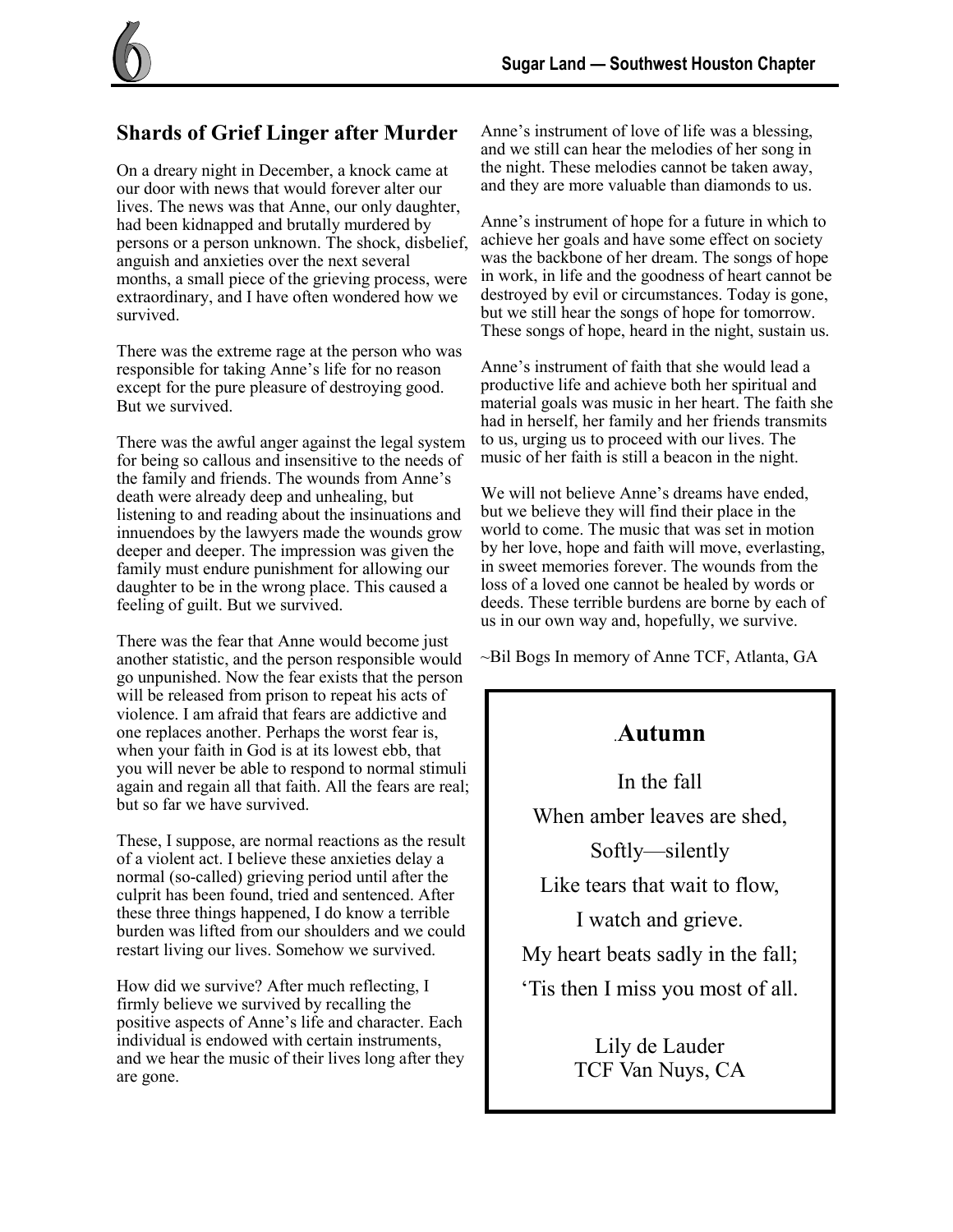"You can shed tears that he is gone, or you can smile because he has lived. You can close your eyes and pray that he'll come back, or you can open your eyes and see all he's left. Your heart can be empty because you can't see him, or you can be full of the love you shared. You can turn your back on tomorrow and live yesterday, or you can be happy for tomorrow because of yesterday. You can remember him only that he is gone, or you can cherish his memory and let it live on. You can cry and close your mind, be empty and turn your back. Or you can do what he'd want: smile, open your eyes, love and go on..."

 $\sim$ David Harkins $\sim$ 

"Today I wrote a note to a bereaved mother. I wanted to say don't believe all those sympathy cards. The ones that say "time heals" and "God only takes the best" and "may your sorrows be lessened." You'll only be disappointed. I wanted to say this is the most heartwrenching, chest crushing, breath stealing tragedy on earth.

I wanted to tell her there will be days she wants to die, and friends who will not understand some of the things she does or says.

I wanted to tell her she will still feel her child's presence at times, sometimes so strongly that it is as if they are dancing just at the edge of whatever activity is going on. And other times she might not feel their presence at all.

I wanted to tell her that her life will not go back, that she will never be the same, because a piece of her left with her child.

And that, even though the pain does not go away, somehow her soul will eventually make enough room so she can hold it all– the grief, the pain, the joy and the love.

I wanted to tell her… but I didn't.

Instead, I wrote this  $\sim$  I'm sending love, for words are pointless right now. And that is the truth."

Wonderfully written by Susi Costello

Trust yourself! You will recover your courage in your own time at your own pace. Trust yourself!

Sascha Wagner

When grief is deepest, words are fewest.

Ann Voskamp

# **"Afterglow"**

I'd like the memory of me To be a happy one. I'd like To leave an Afterglow of Smiles when day is done. I'd like to leave an echo... Whispering softly down the Ways of happy times and Laughing times and bright And sunny days. I'd like The tears of those who Grieve to dry before the Sun of happy memories That I leave behind when Day is done.

Author Unknown

### **ARTICLES FOR NEWSLETTER**

Chapter members are encouraged to write about their grief journey and submit for publication in this newsletter at mjward0123@gmail.com